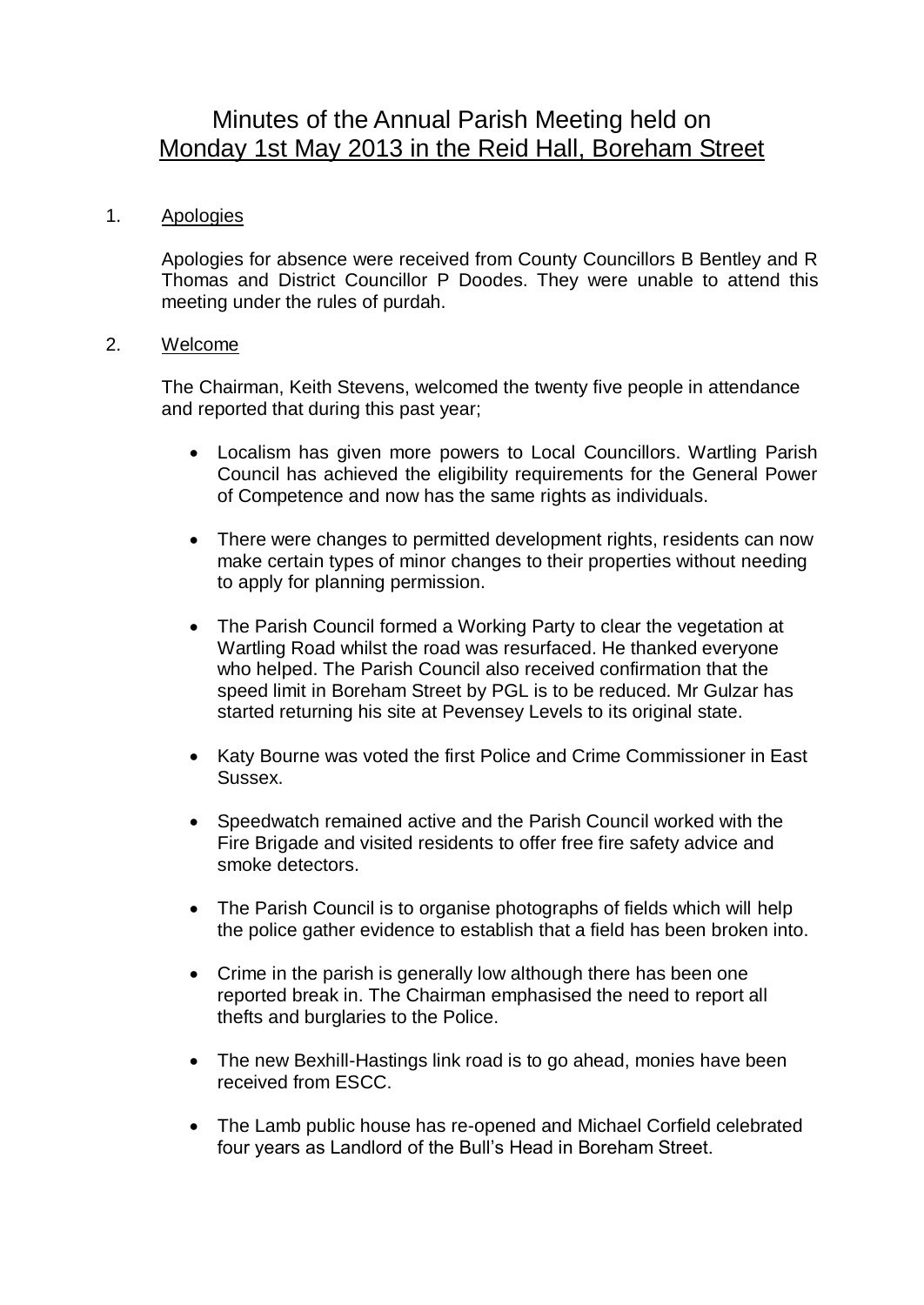- We were sorry to see Cllr Shelagh Huntbatch leave but delighted to welcome Daren Permaul.
- He finished by thanking all County, District and Parish Councillors for working so hard on behalf of this Parish Council over the last year and residents for making our meetings the best attended in East Sussex.

## 3. Report from the Police

There have been thefts of oil locally and a break in at the stables at Wartling Wood. There has been a burglary in Wartling and wine has been stolen from Boreham Lane.

## 4. Report from County and District Councillors

County Councillors R Thomas and B Bentley sent a written report which stated the following;

Because of the election campaign County Council activity has been low Councillors have continued to push for the reduced speed on the A271 from Windmill Hill to Boreham Street, the latest progress is;

The traffic regulation order (TRO) was advertised from Friday 19th April 2013 in the newspaper and public notices have been posted on the road, these explain the proposals and advise that any objections should be submitted to the County Council legal department before 13th May 2013.

A part of the local action was to work with PGL to design some posters to go up as an extra visual reminder to drivers that the speed limit has changed.

The Chairman then invited representatives of clubs and associations;

### 4. Reports from Clubs and Associations

There were no reports from Clubs and Associations on this occasion.

### 5. Open Forum

Mrs Jones asked when the stables at Jenner's Lane are being moved. The stables are reported to have been moved.

Mr Parkes asked why the parish precept has increased by 25% for the year 2013-2014 and if the decision was voted on and agreed.

Councillor Stevens pointed out that the decision had been agreed at the last Full Council Meeting by all the Councillors and that the residents in attendance (approximately 30) had unanimously supported the Council's decision. Some had suggested a 50% increase. It was pointed out that the increase amounted to less than 70p per annum to a band G property. Councillor Stevens explained that while there are reserves, expenditure exceeds income and reserves can not be drawn upon indefinitely.